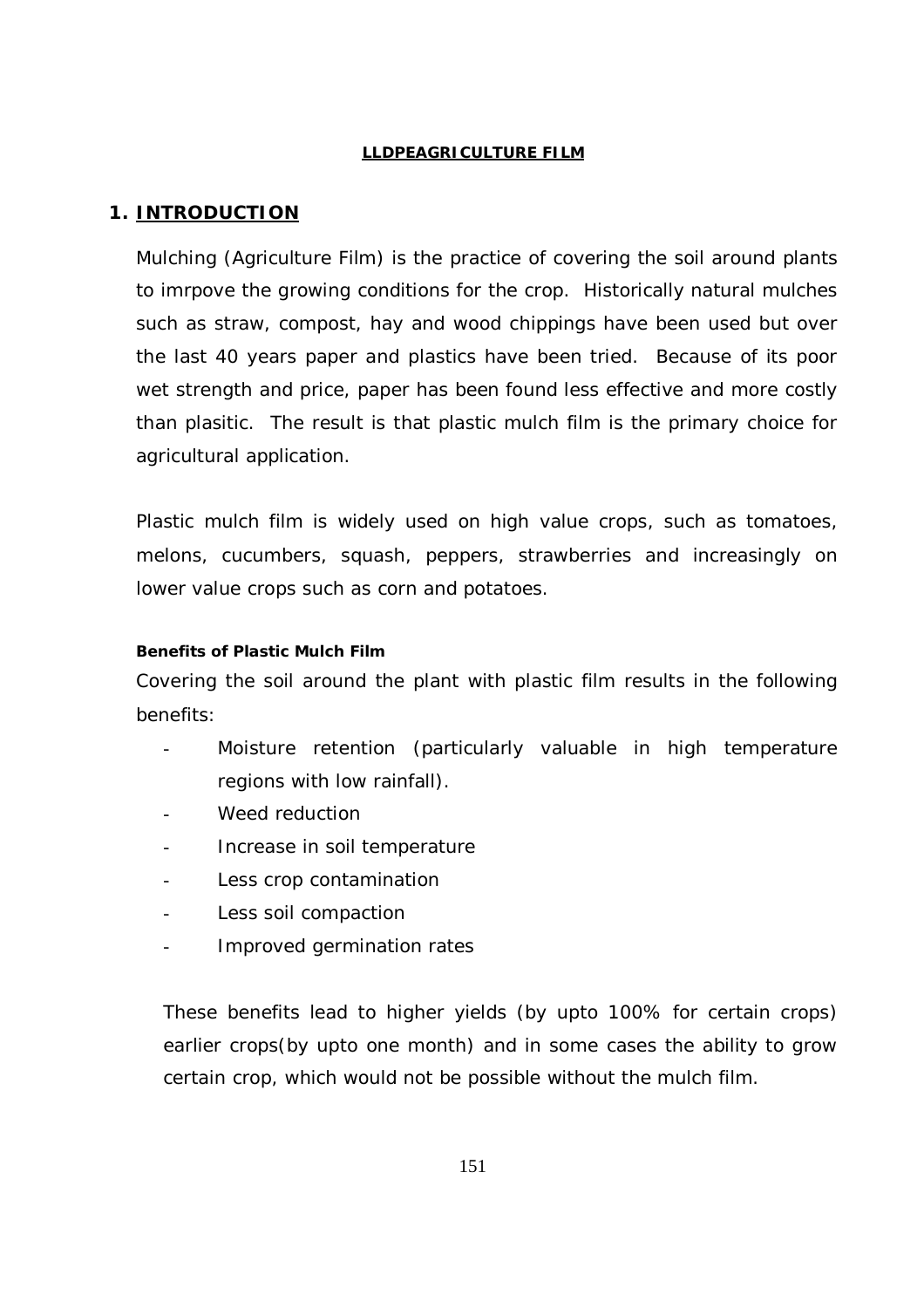Because of the reduction in weeds, herbicides can be eliminated or at least reduce, which is of particular importance where legislative constraints are being introduced. Pesticides may also be eliminated. The lower soil compaction and greater fertility also allows for a reduction in fertilizer.

#### **2. MARKET POTENTIAL**

To meet the growing needs of the farmers who wish continuously to improve the profitability of their farming by using more efficient materials, the plastics industry has introduced new products into the market..

In its early days, Plasticulture mainly were concerned with crop protection techniques (greenhouses, low tunnels & mulch) or the preservation of food for livestock silage). During the course of its evolution other techniques have appeared, always for the same reason of profitability, producing more, at less cost with low investment while improving the quality of the products.

The new techniques are -

- the direct cover of perforated polythylene in the 70's.
- soil-less cultivation (or hydroponics), a long-known technique, the use of which grew explosively in the 1960's.
- energy screens, mainly used in glasshouses, a consequence of the oil crisis of 1974.
- Thick pond liner films
- use of stretch films for glass silage
- & more recently, animal housing

Coextrusion : This technique, which has been used for a long time in the packaging sector, is being increasingly employed inn the agricultural sector, ever since new lines enabling the extrusion of large-width, multilayer films were developed. Since then, the converters have made large investments in the field, allowing the introduction onto the market of new high performance films based on combinations of various differently formulated materials.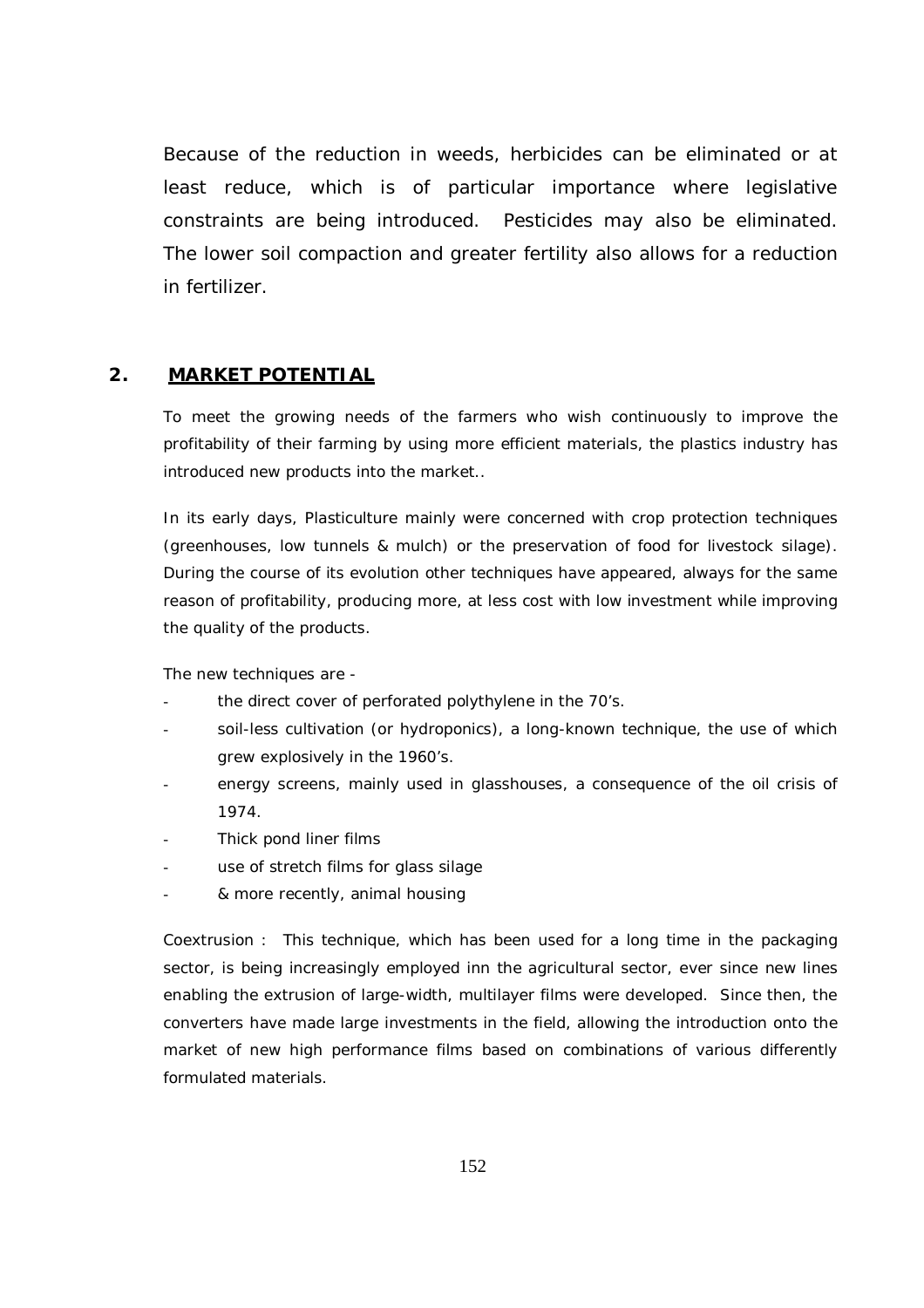The appearance of coextruded films has been of greatest interest for applications such as greenhouse or silage films.

For silage, coextrusion has, in comparison with single layer films of the same thickness, enabled products with higher performance with regard to mechanical & oxygen barrier properties to be obtained, or equal performance with reduced thickness & at a lower price.

An increasing demand of fresh products, the intensification of competition (and hence the need to increase crop yields, quality & mechanisation), geographical expansion, the need for independence in respect of climate conditions as well as the revalorisation of the agricultural profession, all these are factors favouring a significant growth of plasticulture in future years.

LDPE lining is suitable for lining of canals & reservoirs, both with soil or rigid cover.

#### **3. BASIS & PRESUMPTIONS**

- (i) The output capacity is taken as 120 kgs./hr. The unit will work at 20 hrs. per day for 25 working days in a month and 300 days in a year. The output capacity may vary from machinery and the cost of machinery may also vary from supplier to supplier.
- (ii) The time period for achieving the full envisaged capacity utilisation is six months.
- (iii) The labour wages are as per the prevailing rates in the market
- (iv) The rate of interest for fixed and working capital is taken as 12 per cent
- (v) The margin money requirement for this project is 30 per cent
- (vi) The pay back period of this project is 5 years
- (vii) The rate of land is taken @ Rs.500/- per sq.mtr. and construction charges are taken @ Rs.3500 per sq.mtr. this may also vary from place to place.
- (viii) The present profile has to be updated taking into prevailing cost of land, building, machinery etc. at the time of implementation of the project.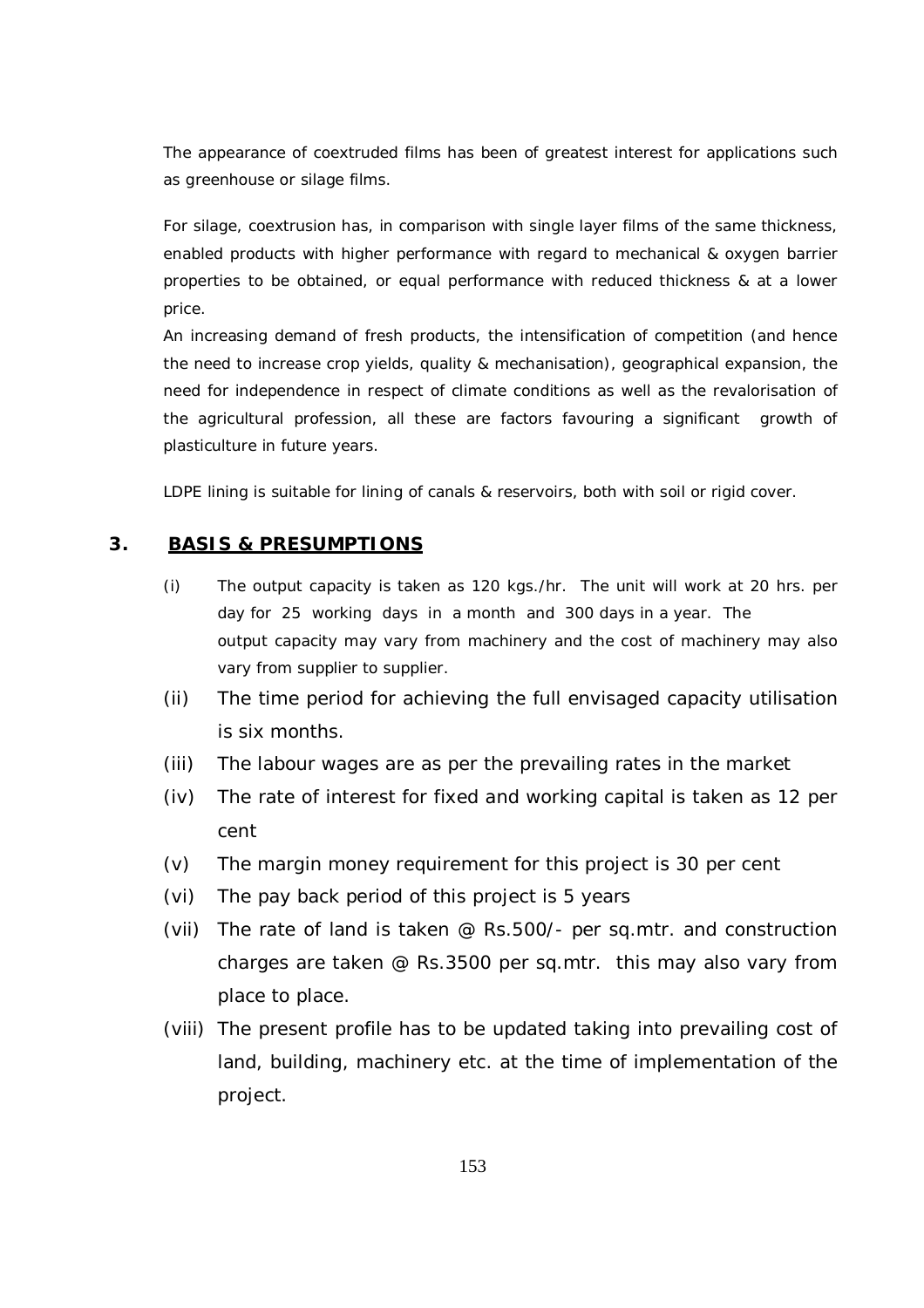# **4. IMPLEMENTATION SCHEDULE**

| The time requirement for preparation of Project Report :                                    | Two          |
|---------------------------------------------------------------------------------------------|--------------|
| months                                                                                      |              |
| Time requirement for selection of Site                                                      | One month    |
| Time required for registration as Small Scale Unit                                          | One.         |
| week                                                                                        |              |
| Time required for acquiring the loan<br>Machinery procurement, erection and commissioning : | Three months |
| Recruitment of labourer etc.                                                                | One month    |
| Trial runs                                                                                  | One month    |

# **5. TECHNICAL ASPECT**

#### MANUFACTURING PROCESS

The manufacturing process used to manufacture LLDPE agricultural film is extrusion. The film thickness range varies between 100-800 gauge and the layflat tubing width of the film varies between 450 mm to 2100 mm (18" to 84").

LLDPE granules are fed to a single screw extruder, where they are melted & pumped out of a die in the form of a tube. This is then inflated such that it takes a shape of a bubble. The bubble formed is collapsed & drawn upwards by two nip rolls. Flattened tube is then wound on a winder.

## **6. QUALITY & STANDARD**

Agriculture Films are manufactured as per customers' requirement.

## **7. PRODUCTION CAPACITY** (Per Annum**)**

| (a) | Quantity (M.T.) |  | 720 M.T. |
|-----|-----------------|--|----------|
|-----|-----------------|--|----------|

(b) Value (Rs.) : 6,33,60,000/-

### **8. TOTAL POWER REQUIREMENT**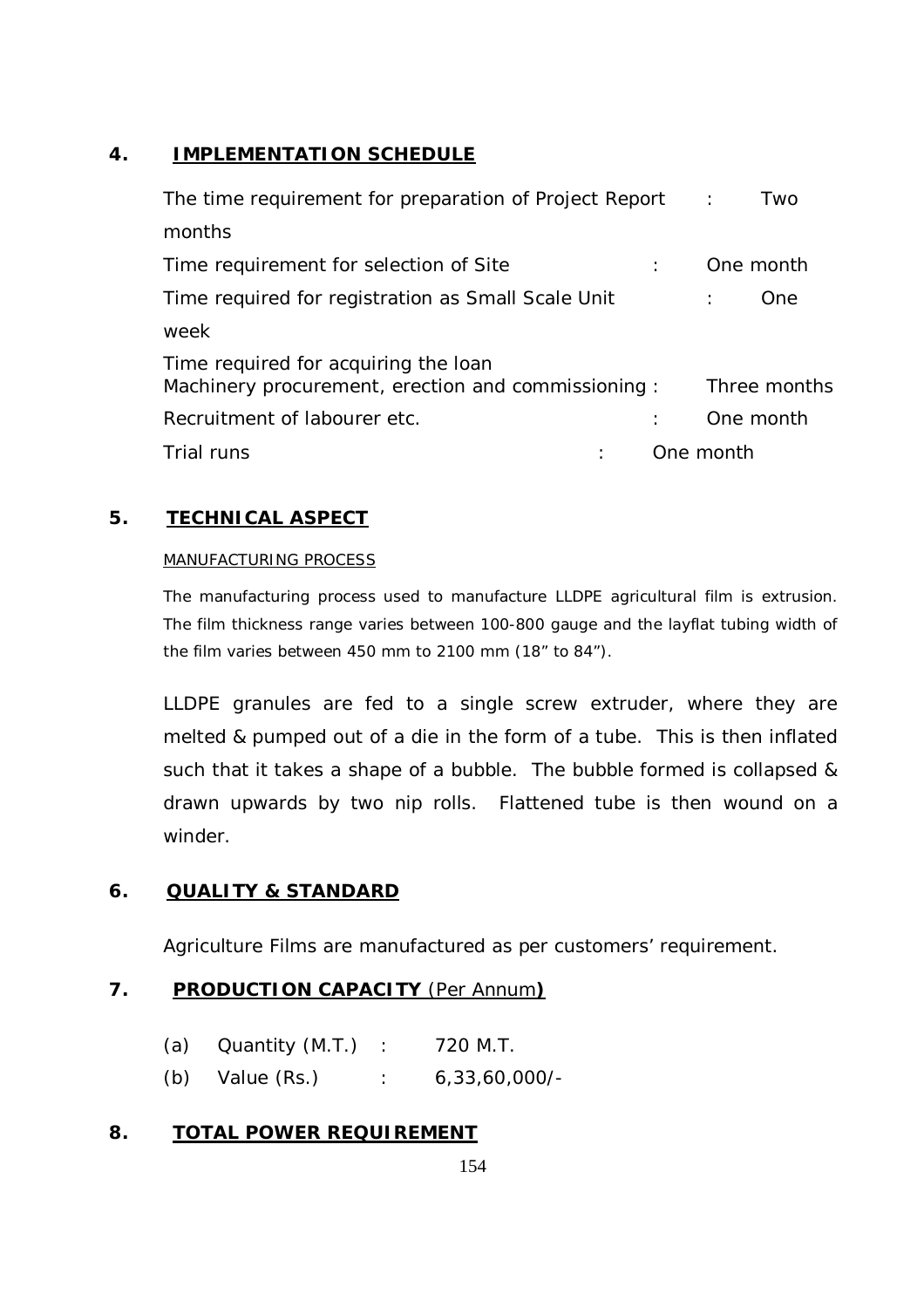Total connected load (KW) : 70

#### **9. POLLUTION CONTROL MEASURES**

The unit does not create any pollution. However, a proper ventilation should be made in the processing area for the better circulation of the fresh air.

#### **14. ENERGY CONSERVATION**

Entrepreneurs may select energy efficient machinery and proper planning has also to be made for saving energy in the unit.

### **10. FINANCIAL ASPECT**

|              | А.           |                 |                | <b>FIXED CAPITAL</b>               |                       |  |                  |                     |              |
|--------------|--------------|-----------------|----------------|------------------------------------|-----------------------|--|------------------|---------------------|--------------|
|              | i)           |                 |                | <b>Land &amp; Building:</b>        | <u>Area Sq.Mtrs</u> . |  | Rate per Sq.mtr. |                     |              |
|              | Value (Rs.)  |                 |                |                                    |                       |  |                  |                     |              |
|              |              | Land            |                |                                    | 500                   |  | 500              |                     |              |
|              | 2,50,000.00  |                 |                |                                    |                       |  |                  |                     |              |
|              |              | <b>Building</b> |                |                                    | 300                   |  | 3500             |                     |              |
|              | 10,50,000.00 |                 |                |                                    |                       |  |                  |                     |              |
|              |              |                 |                |                                    |                       |  | Total:           |                     | 13,00,000.00 |
|              | ii)          |                 |                | <u>MACHINERY &amp; EQUIPMENT</u>   |                       |  |                  |                     |              |
|              |              | Sr.No.          |                | Description of machines            |                       |  |                  | <u> Qty. (Nos.)</u> |              |
|              | Value (Rs.)  |                 |                |                                    |                       |  |                  |                     |              |
|              |              | (a)             |                | <b>Production Unit</b>             |                       |  |                  |                     |              |
|              |              |                 | $\mathsf{i}$ ) | Extrusion Blown Film Plant (90 mm) |                       |  |                  |                     |              |
| 21,00,000.00 |              |                 |                | capacity 120 kgs./hour             |                       |  |                  |                     |              |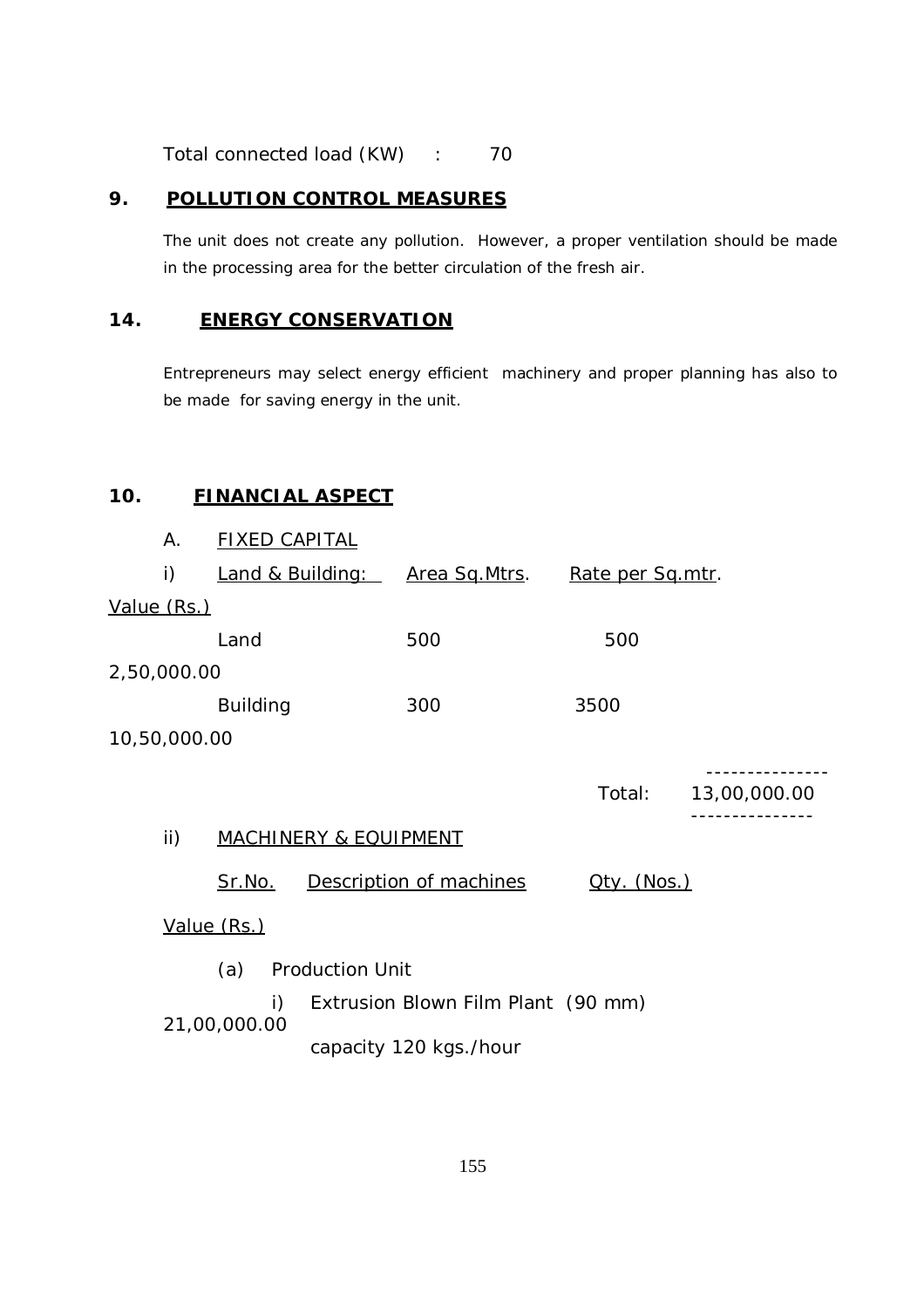|              |                    | ii)                            | Cooling Tower                                    |      |                                                          |              |
|--------------|--------------------|--------------------------------|--------------------------------------------------|------|----------------------------------------------------------|--------------|
|              |                    |                                | 2,00,000.00 iii) Compressor                      |      |                                                          |              |
|              |                    | 3,00,000.00                    |                                                  |      |                                                          |              |
|              | (b)                |                                | <b>Testing Equipment &amp; Other Accessories</b> |      |                                                          |              |
|              | 2,00,000.00        |                                |                                                  |      |                                                          |              |
|              | (c)<br>2,80,000.00 |                                | Electrification & Installation @ 10% of          |      |                                                          |              |
|              |                    |                                | $cost$ & machinery $(a)$ & $(b)$                 |      |                                                          |              |
|              | (d)                |                                | Pre-operative expenses                           |      |                                                          | 1,20,000.00  |
|              |                    | 32,00,000.00                   |                                                  |      | Total cost of machinery & equipment (a to d)             |              |
|              | (e)                |                                | Cost of Moulds & Dies                            |      |                                                          | 1,00,000.00  |
|              | (f)                | 3,00,000.00                    |                                                  |      | Cost of Office Equipment/Furniture/Computers etc.        |              |
|              |                    |                                |                                                  |      | Total:                                                   | 36,00,000.00 |
|              |                    |                                |                                                  |      | Fixed Capital = $(i + ii)$ = $(13,00,000 + 36,00,000)$ = |              |
| 49,00,000.00 |                    |                                |                                                  |      |                                                          |              |
| В.           |                    | <b>WORKING CAPITAL</b>         |                                                  |      |                                                          |              |
|              | i)                 |                                | <b>Staff and Labour (Per month)</b>              |      |                                                          |              |
|              |                    | Designation<br>(Rs.)           |                                                  | Nos. | Salary (Rs.)                                             | Total        |
|              |                    | ------<br>10,000.00<br>Manager | Production Engineer/                             | 01   | 10,000.00                                                |              |

5,000.00

Sales Executive 03 5,000.00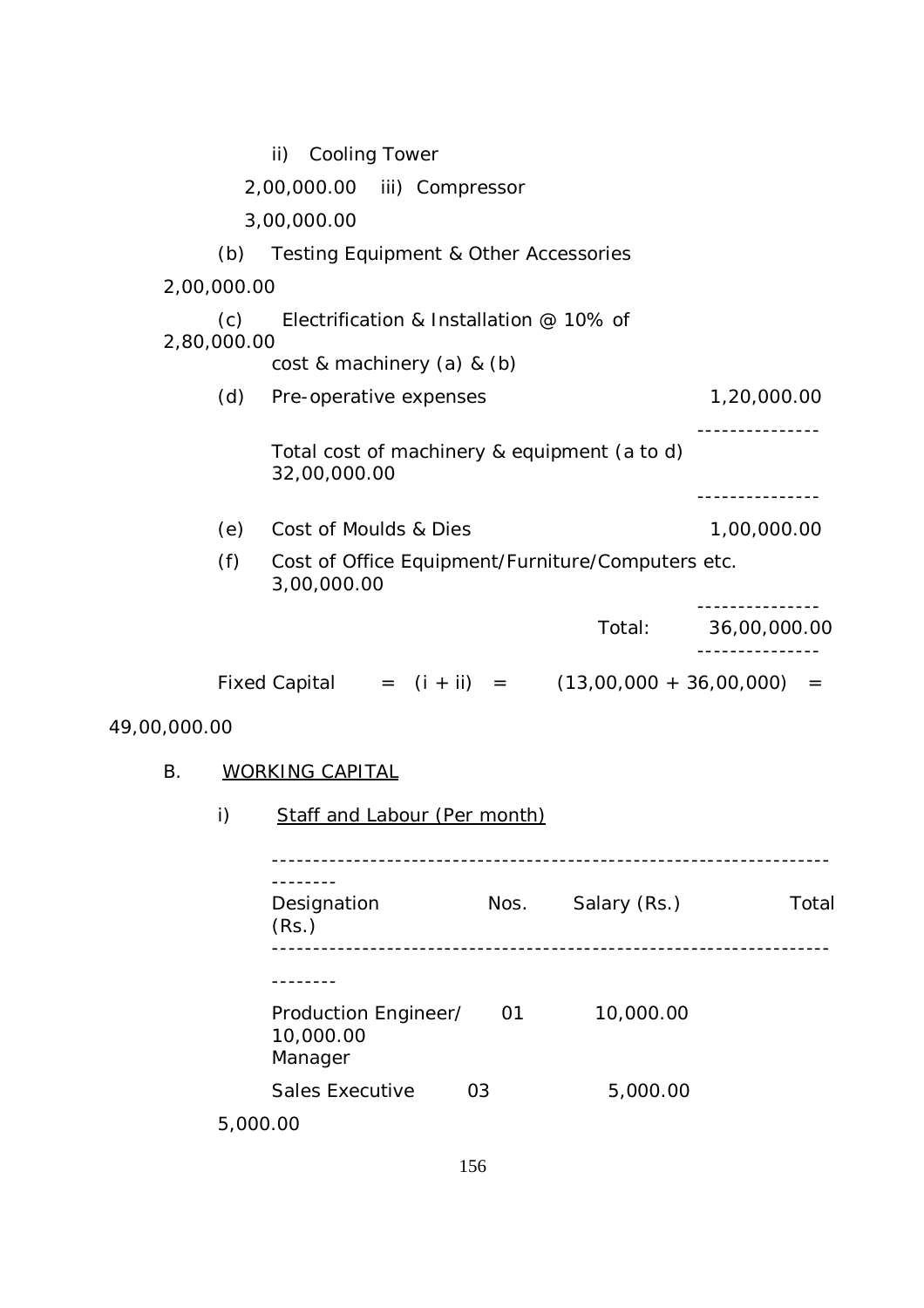|      | Accountant-cum-<br>4,000.00<br>Store Keeper                                      | 01    | 4,000.00                   |              |
|------|----------------------------------------------------------------------------------|-------|----------------------------|--------------|
|      | Watchman                                                                         | 02    | 3,000.00                   |              |
|      | 6,000.00                                                                         |       |                            |              |
|      | <b>Skilled Workers</b><br>10,500.00                                              | 03    | 3,500.00                   |              |
|      | Helpers<br>9,000.00                                                              | 03    | 3,000.00                   |              |
|      |                                                                                  |       |                            | 44,500.00    |
|      | Add perquisite $@$ 10% of the salary<br>4,450.00                                 |       |                            |              |
|      |                                                                                  |       | Total:                     | 48,950.00    |
|      |                                                                                  |       | Or Say:                    |              |
|      | 49,000.00                                                                        |       |                            |              |
| ii)  | Raw Material (P.M.)                                                              |       | Oty. (Kg/Tons) Rate Rs./MT |              |
|      | <u>Total(Rs.)</u>                                                                |       |                            |              |
|      | <b>LLDPE Granules</b>                                                            | 60 MT | 75000                      | 45,00,000.00 |
| iii) | Utilities (per month):                                                           |       |                            | (Rs.)        |
|      | i)<br>Power<br>1,05,000.00<br>(60% utilisation x 70 KW x 500 hrs.xRs.5 per unit) |       |                            |              |
|      | ii) Water<br>5,000.00                                                            |       |                            |              |
|      |                                                                                  |       | Total:                     | 1,10,000.00  |
| iv)  | Other Contingent Expenses (per month)                                            |       |                            |              |
|      | Repairs and Maintenance<br>a)<br>1,000.00                                        |       |                            |              |
|      |                                                                                  |       |                            |              |

(Rs.)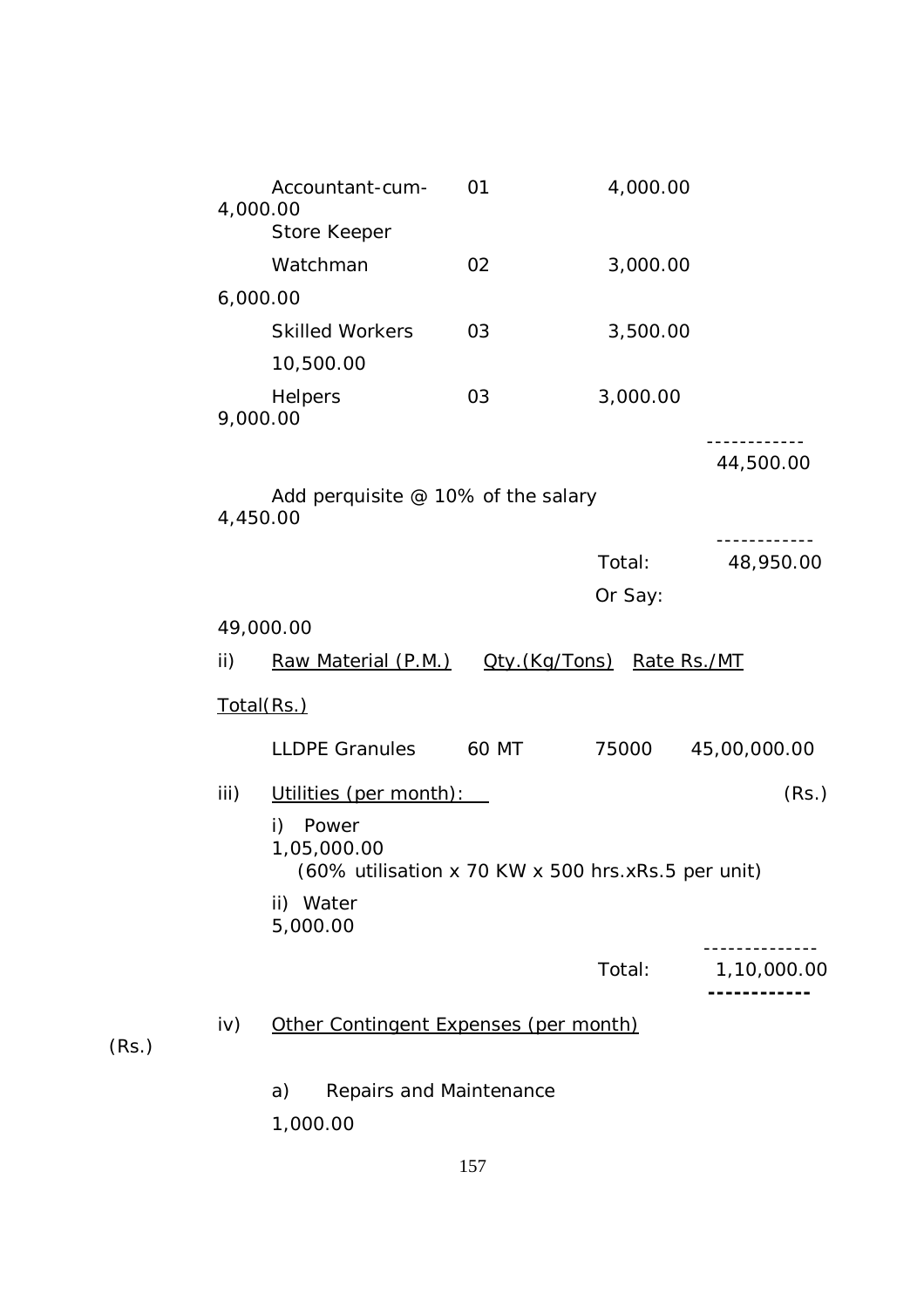|       |              |                      | b)            | Transportation charges          |                |        |      | 3,000.00       |
|-------|--------------|----------------------|---------------|---------------------------------|----------------|--------|------|----------------|
|       |              |                      | $\mathsf{c})$ | Postage and stationery          |                |        |      | 1,000.00       |
|       |              |                      | d)            | Telephone/Fax/Computer          |                |        |      |                |
|       |              |                      |               | 2,000.00                        |                |        |      |                |
|       |              |                      | e)            | <b>Consumable Stores</b>        |                |        |      |                |
|       |              |                      |               | 1,000.00                        |                |        |      |                |
|       |              |                      | f)            | Advertisement & Publicity       |                |        |      |                |
|       |              |                      |               | 2,000.00                        |                |        |      |                |
|       |              |                      | g)            | Insurance                       |                |        |      | 3.000.00       |
|       |              |                      | h)            | Miscellaneous Expenses          |                |        |      | 2,000.00       |
|       |              |                      |               |                                 |                |        |      |                |
|       |              |                      |               |                                 |                | Total: |      | 15,000.00      |
| 11.   |              | <b>TOTAL</b>         |               | <b>WORKING</b>                  | <b>CAPITAL</b> |        | (PER | <b>MONTH)</b>  |
| (Rs.) |              |                      |               |                                 |                |        |      |                |
|       | $\mathsf{i}$ | Staff and Labour     |               |                                 |                |        |      | 49,000.00      |
|       | ii)          | Raw Material         |               |                                 |                |        |      |                |
|       |              | 45,00,000.00         |               |                                 |                |        |      |                |
|       |              |                      |               |                                 |                |        |      |                |
|       | iii)         | <b>Utilities</b>     |               |                                 |                |        |      | 1,10,000.00    |
|       | iv)          |                      |               | Other Contingent Exp.           |                |        |      | 15,000.00      |
|       |              |                      |               |                                 |                | Total: |      | 46,74,000.00   |
|       |              |                      |               | Working Capital for 3 months    |                |        |      | 1,40,22,000.00 |
| 12.   |              |                      |               | <b>TOTAL CAPITAL INVESTMENT</b> |                |        |      |                |
| (Rs.) |              |                      |               |                                 |                |        |      |                |
|       | А.           | <b>Fixed Capital</b> |               |                                 |                |        |      |                |
|       |              | 49,00,000.00         |               |                                 |                |        |      |                |
|       | <b>B.</b>    |                      |               | Working Capital for 3 months    |                |        |      | 1,40,22,000.00 |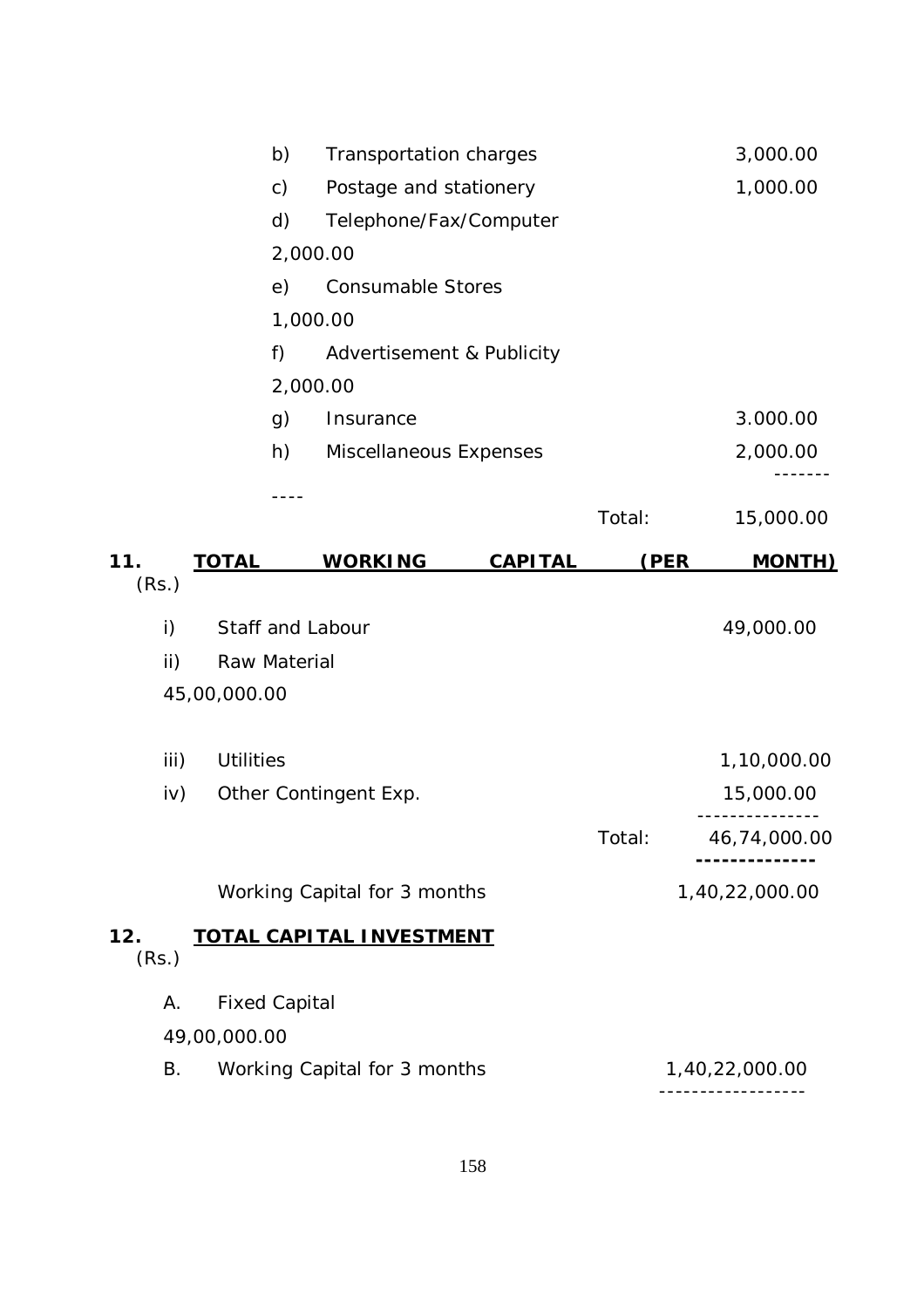Total: 1,89,22,000.00 13. **FINANCIAL ANALYSIS** (Rs.) A. Cost of Production (per year) (300 days) (a) Total Recurring Cost 5,60,88,000.00 (b) Depreciation on building  $@$  5% 52,500.00 (c) Depreciation on machinery & equipment  $@$  10% 3,20,000.00 (d) Depreciation on Dies & Moulds & Office 80,000.00 Equipment @ 20% (e) Interest on total Capital Investment @ 12% 22,70,640.00 ------------------ Total: 5,88,11,140.00 ------------------ Or Say Rs.: 5,88,11,000.00 B. Sales/Turn over (per year) Item  $Qty.(MT)$  Rate (MT) Value (Rs.) LLDPE Agriculture Film 720 M.T. 88,000 6,33,60,000.00 C. Net Profit (per year) Sales - Cost of Production = Profit Rs. Rs.6,33,60,000 - Rs.5,88,11,700 = 45,49,000 D. Net Profit Ratio = Net Profit x 100 **Sales**  $=$  45,49,000 x 100 = 7.17% 6,33,60,000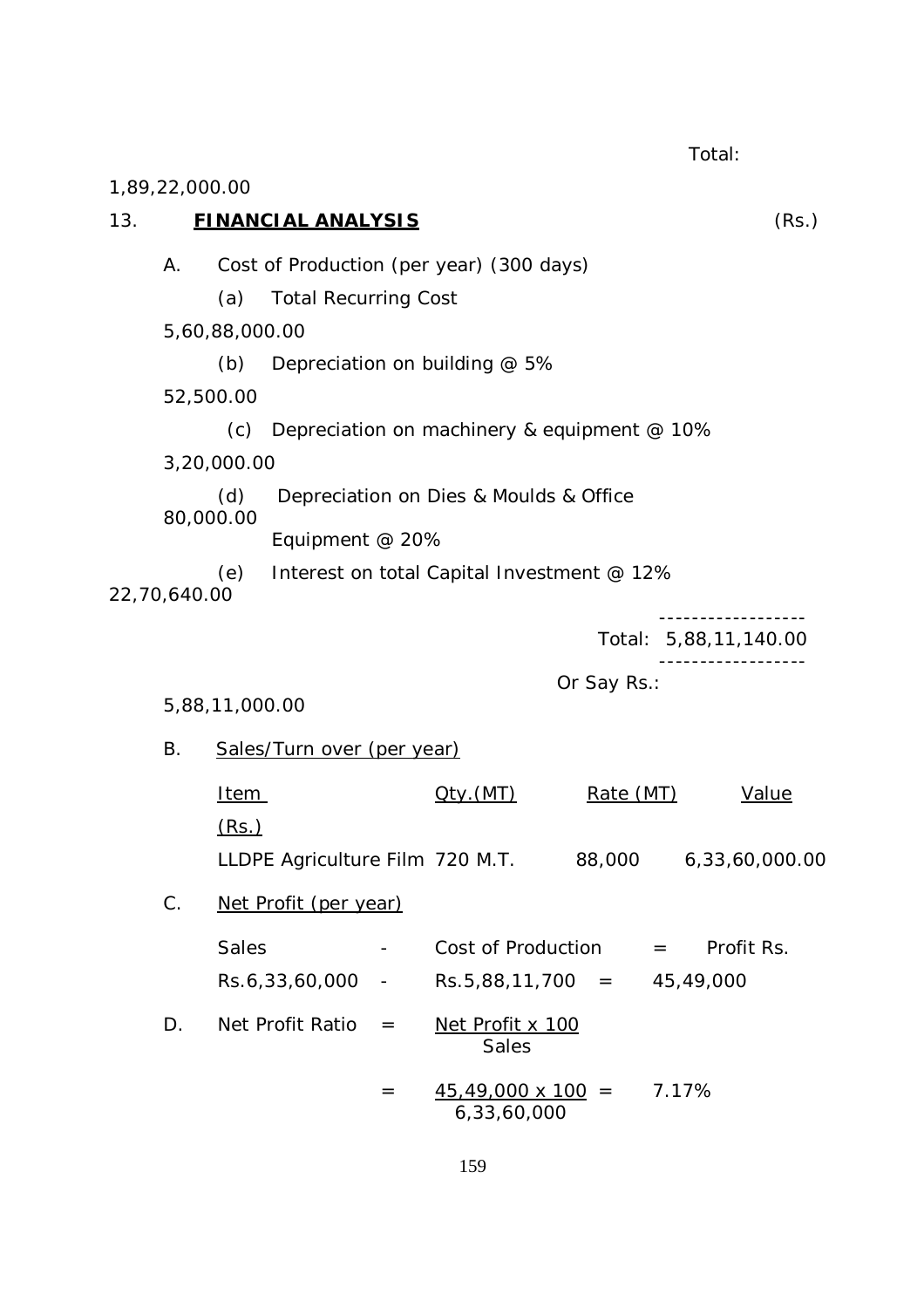| Ε.           |                 | Rate of Return               | $\!\!\!=\!\!\!$ | Net Profit x 100<br><b>Total Capital Investment</b> |             |              |
|--------------|-----------------|------------------------------|-----------------|-----------------------------------------------------|-------------|--------------|
|              |                 |                              | $=$             | $45,49,000 \times 100 =$<br>1,89,22,000             | 25.89%      |              |
| F.           |                 | <b>Break-even Point</b>      |                 |                                                     |             |              |
|              |                 | Fixed Cost (Per Year)        |                 |                                                     |             | Rs.          |
|              | a)              |                              |                 | Depreciation on Building @ 5%                       |             |              |
|              | 52,500.00       |                              |                 |                                                     |             |              |
|              | b)              |                              |                 | Depreciation on Machinery & Equipment @ 10%         |             |              |
|              |                 | 3,20,000.00                  |                 |                                                     |             |              |
|              | $\mathsf{c})$   | 80,000.00<br>Equipment @ 20% |                 | Depreciation on Moulds/Dies & Office                |             |              |
|              | d)              | Insurance                    |                 |                                                     |             | 36,000.00    |
|              | e)              |                              |                 | Interest on total capital investment                |             |              |
| 22,70,640.00 |                 |                              |                 |                                                     |             |              |
|              | f)              | 40% of salary and wages      |                 |                                                     |             |              |
| 2,35,200.00  |                 |                              |                 |                                                     |             |              |
|              | g)              |                              |                 | 40% of other contingent expenses                    |             |              |
| 57,600.00    |                 |                              |                 |                                                     |             |              |
|              |                 |                              |                 |                                                     | Total:      | 30,51,940.00 |
|              |                 |                              |                 |                                                     | Or Say Rs.: |              |
|              |                 | 30,52,000.00                 |                 |                                                     |             |              |
|              |                 | Net Profit (Per Year)        |                 |                                                     |             |              |
|              | <b>B.E.P. %</b> |                              | $=$             | Fixed Cost x 100<br>Fixed Cost + Net Profit         |             |              |
|              |                 |                              | $=$             | 30,52,000 x 100                                     |             |              |
|              |                 |                              |                 | 160                                                 |             |              |